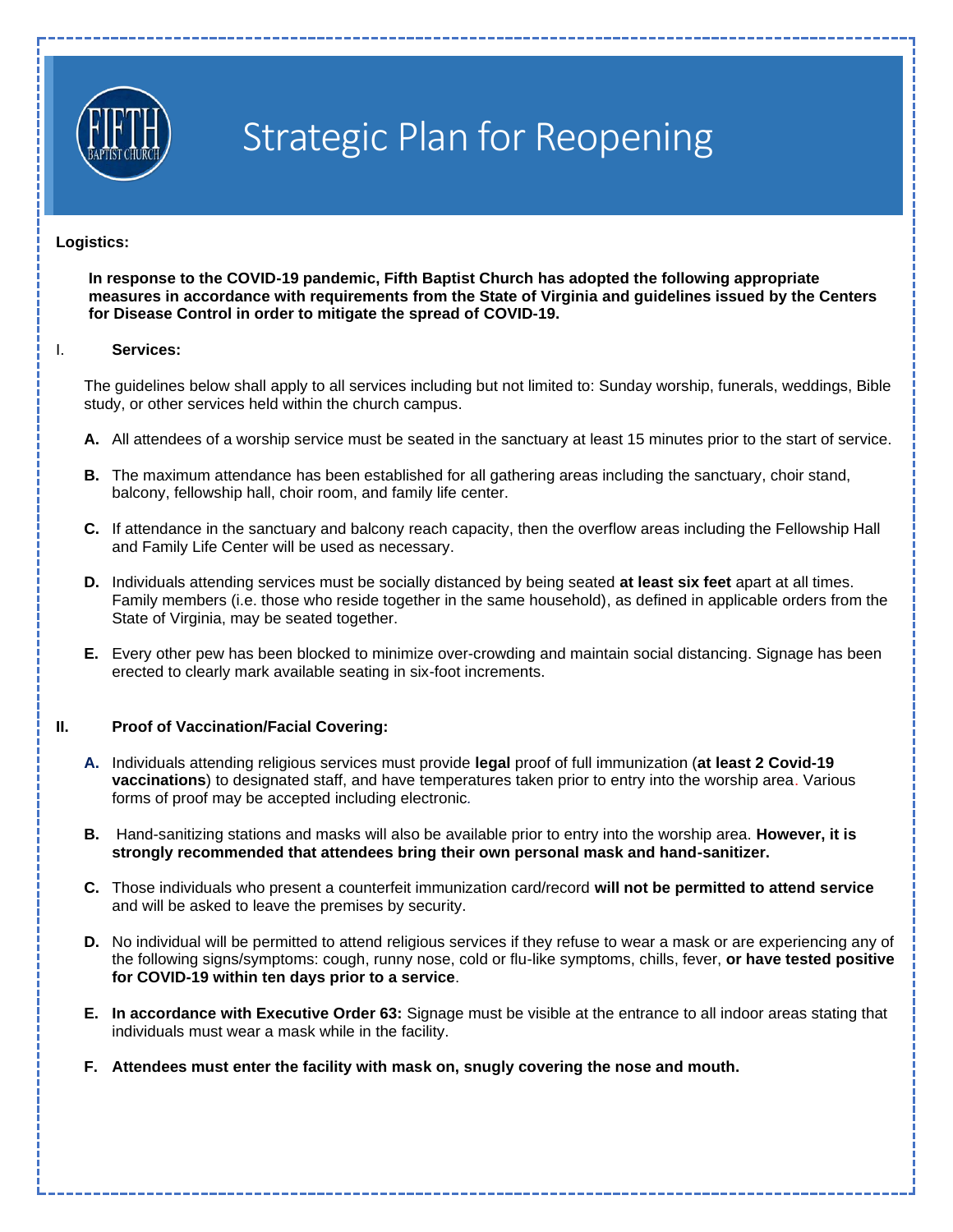# **III. Participation in Worship:**

- **A.** Masks must be worn during the worship service with the following exception. If an individual is asked to speak as part of the program, he/she may remove mask briefly if they are having difficulty speaking/breathing only. However, once speaking has concluded the mask must be placed back on (**covering the nose and mouth**).
- **B.** Facial shields or masks must be worn by individuals singing in the choir.
- *C.* All individuals who are speaking must approach the appropriate designated lectern and use the microphone provided. Microphones and lecterns must be sanitized appropriately after use.
- **D.** Service participants must remain on the floor while speaking, not entering the pulpit area or choir stand. Pastors can be contacted using the appropriate phones located near the front and rear of the church.

# **IV. Tithes and Offerings:**

**A. Tithes and offerings can be given via established electronic means, dropped off at the Church office by a designated vaccinated individual during the week, mailed, or placed in designated secured boxes inside the sanctuary and outside the building.**

## **V. Food/Drink:**

- **A.** No outside food or drink will be allowed in the facility with the exception of donations provided by Rev. Earl & Ricardo Brown and holy sacrament which is prepared for communion. (Please refer to outlined policy regarding distribution of holy sacrament).
- **B.** All food items donated by the Pastors must be taken out of the building following a service and not eaten inside of the church.

## **VI. Entry/Exit:**

- **A.** Two main entry and exit points will be established for each main communal area. Entrance points will be different from exit points in order to minimize traffic and overflow. For example:
	- Sanctuary **entrance** from Parkwood, exit on Cary Street.
	- \*\* Family Life Center **entrance** sided parking lot near Parkwood, **exit** through Gym.
- **B.** Pastors must exit the sanctuary area after the benediction is given and instructions are given to dismiss. Dismissal of attendees will start from the last pew on the right.
- **C.** Ushers may assist with seating and dismissal of attendees from worship areas, as directed by the Pastors.
- **D.** Attendees shall not congregate in the back hallway, front foyer, balcony or any other areas before or after service. They must go directly into the sanctuary and be seated as appropriate to maintain social distancing.
- **E.** No individual is permitted to enter the office of the Pastor or Church Secretary unless they are vaccinated or have been invited.

## **VII. Use of the Church Building**

- **A.** Conduct thorough cleanings of a service area before, in-between*,* and after services.
- **B.** Assess quantity of sanitizing supplies and availability to secure additional supplies.
- **C.** Assess quantity and availability of personal protective equipment: masks, gloves, goggles and or face shields.
- **D.** Require that separate doors be used to enter and exit the church building when possible.
- **E.** Allow interior doors (those at the back leading into the sanctuary and the double doors leading out into the foyer) to remain open as conditions permit to limit touching of door handles.